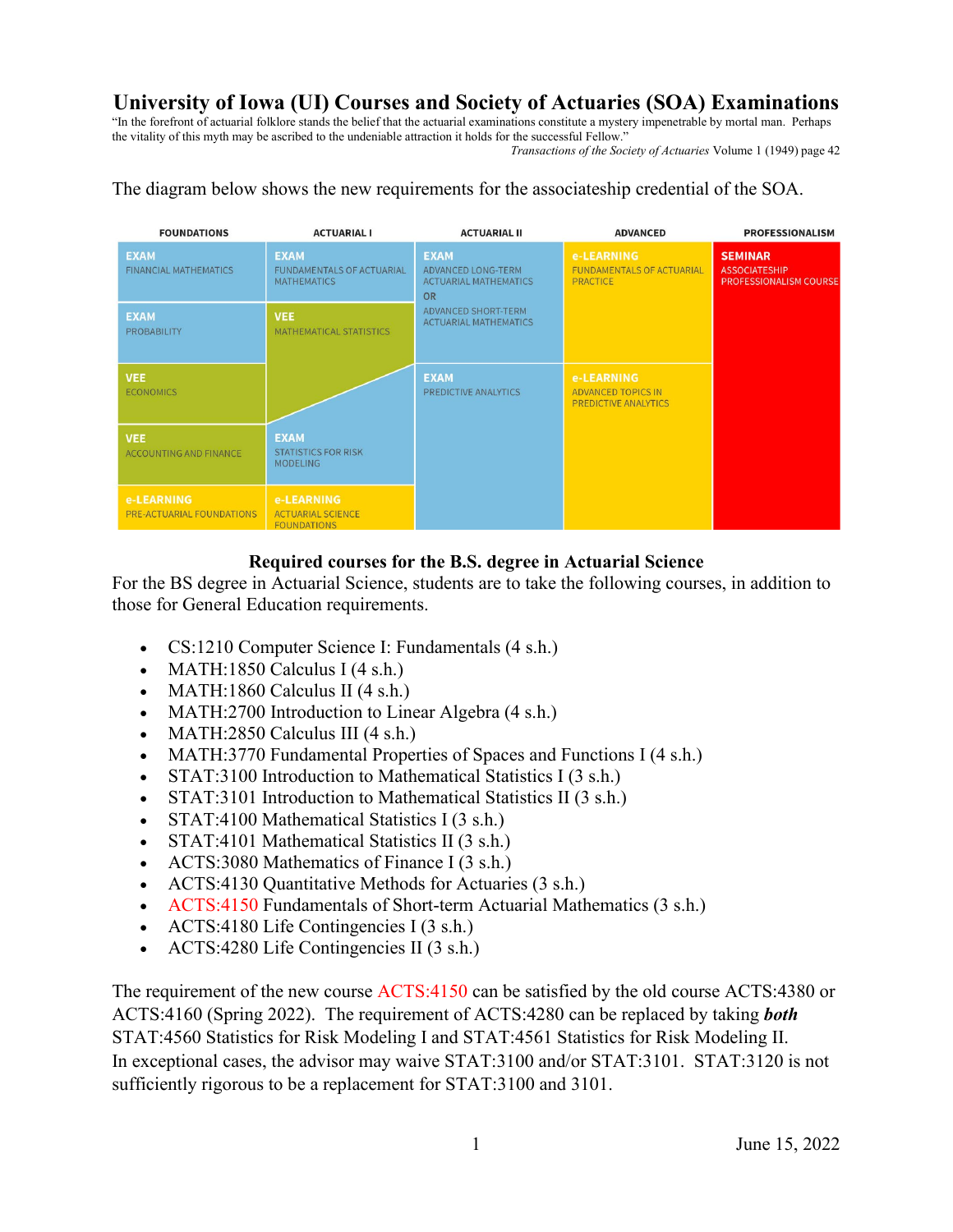The required MATH courses above will qualify you for a Minor in Mathematics. You can get a B.A. degree in Mathematics (Program C) by taking two more MATH courses – a post-calculus course [\(MATH:3600](https://isis2.uiowa.edu/isis2/courses/details.page?id=747135&ci=149680) or MATH:3800) and an upper-level MATH course. For satisfying the General Education requirements in Natural Sciences, calculus-based courses such as PHYS:1701, 1702 are recommended.

## **Graduation with Honors in Actuarial Science**

To graduate with Honors in Actuarial Science, a student must complete the following five courses in addition to all courses required for the major (including ACTS:4280). Also, the student must maintain a GPA of at least 3.40 in departmental courses and a UI cumulative GPA of 3.33.

- ACTS:6200 Predictive Analytics (3 s.h.)
- FIN:3300 Corporate Finance (3 s.h.)
- MATH:3600 Introduction to Ordinary Differential Equations (3 s.h.)
- STAT:4560 Statistics for Risk Modeling I (3 s.h.)
- STAT:4561 Statistics for Risk Modeling II (3 s.h.)

In some circumstances, the advisor may permit substitution.

## **Correspondence between SOA exams and UI courses**

| <b>SOA Examinations</b>                     | <b>UI</b> Courses                 |  |
|---------------------------------------------|-----------------------------------|--|
| Financial Mathematics (FM)                  | <b>ACTS:3080</b>                  |  |
| Probability (P)                             | STAT:3100 and/or 4100; ACTS:3110  |  |
| Fundamentals of Short-term Actuarial        | STAT:4101 or 5101; ACTS:4150      |  |
| Mathematics (FAM-S)                         |                                   |  |
| Fundamentals of Long-term Actuarial         | ACTS:4130, 4180 & 4280; STAT:4101 |  |
| Mathematics (FAM-L) & Advanced Long-        |                                   |  |
| term Actuarial Mathematics (ALTAM)          |                                   |  |
| Statistics for Risk Modeling (SRM)          | STAT:4560 and 4561                |  |
| Predictive Analytics (PA), which is about   | <b>ACTS:6200</b>                  |  |
| computer applications of the theory in SRM. |                                   |  |

## **SOA's Validation by Educational Experience (VEE) Requirements**

The following table shows how SOA's VEE requirements can be satisfied by UI courses (B− grade or higher), Advanced Placement Examinations (grade 4 or 5), or College Level Examination Program Tests (grade between 53 and 80).

| <b>VEE</b>                     | <b>UI</b> Courses                                 | AP Exams | <b>CLEP</b> Tests           |
|--------------------------------|---------------------------------------------------|----------|-----------------------------|
| Accounting & Finance           | ACCT:2100, FIN:3300                               |          | <b>Financial Accounting</b> |
| Economics                      | ECON:1100, 1200 or ECON:3100, 3150   Micro, Macro |          | Micro, Macro                |
| <b>Mathematical Statistics</b> | STAT:3101 or 4101 or 5101                         |          |                             |

The SOA accepts courses taken at other universities or community colleges; see SOA's "VEE Directory of Approved Courses and Alternate Options." Also, [see the answer to "Can I use](https://www.soa.org/Education/Exam-Req/Resources/edu-vee-approval-faq.aspx)  [transferred courses for VEE credit?"](https://www.soa.org/Education/Exam-Req/Resources/edu-vee-approval-faq.aspx) For VEE, online courses are fine.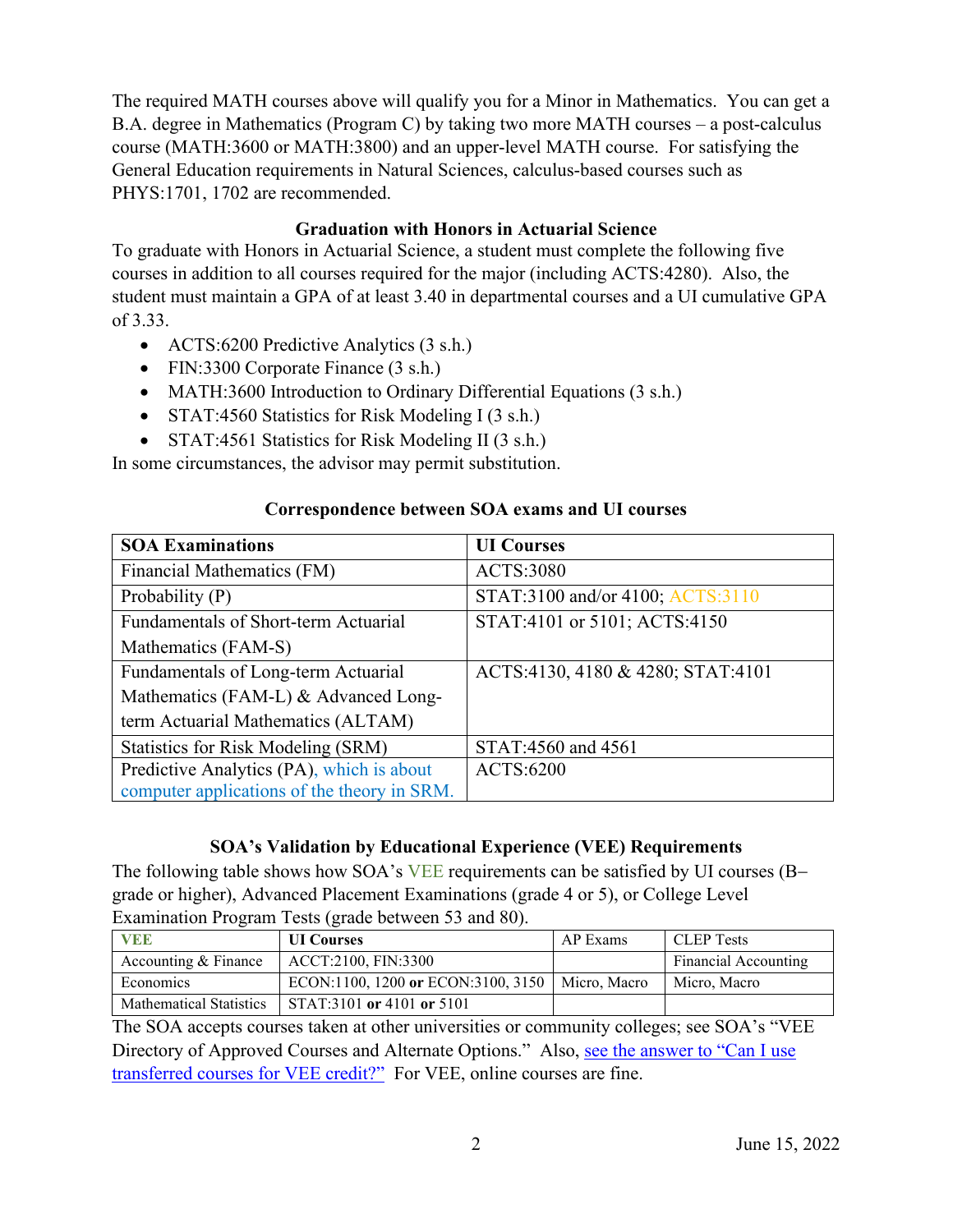## **A Sample Plan**

Below is a sample plan of study for the B.S. degree in Actuarial Science for a student who needs to start from Calculus I. General Education requirement courses are not shown. The courses in red are not required for the B.S. degree. However, you are strongly encouraged to take them because they help you pass SOA exams. They are also part of the requirement for Honors in the Major.

| Year | <b>Fall Semester</b>                                                                                                | <b>Spring Semester</b>                                                                                                        |
|------|---------------------------------------------------------------------------------------------------------------------|-------------------------------------------------------------------------------------------------------------------------------|
|      | CS:1210 Computer Science I: Fundamentals<br>MATH:1850 Calculus I                                                    | MATH:1860 Calculus II<br>MATH:2700 Introduction to Linear Algebra                                                             |
|      | ACTS:3080 Mathematics of Finance I<br>MATH:2850 Calculus III<br>STAT:3100 Introduction to Mathematical Statistics I | MATH:3770 Fundamental Properties of Spaces and Functions I<br>STAT:3101 Introduction to Mathematical Statistics II            |
|      | ACTS:4130 Quantitative Methods for Actuaries<br>STAT:4100 Mathematical Statistics I                                 | ACTS:4150 Fundamentals of Short-term Actuarial Math<br>ACTS:4180 Life Contingencies I<br>STAT:4101 Mathematical Statistics II |
|      | ACTS:4280 Life Contingencies II<br>STAT:4560 Statistics for Risk Modeling I                                         | <b>ACTS:6200 Predictive Analytics</b><br>STAT:4561 Statistics for Risk Modeling II                                            |

### **Notes**

- (i) ACTS:3110, 3210, 4130, 4150, 4180, 4280, 6200, and STAT:3100, 3101, 4100, 4101, 4560 and 4561 are offered only once each year. Currently, we are **not** planning to offer ACTS:3080 in spring 2023. If a sophomore is unable to take ACTS:3080 in fall 2022, then the student will take it in fall 2023, simultaneously with ACTS:4130. The business courses, ACCT:2100 and FIN:3300, are usually offered in fall, spring, and summer semesters; they may also be offered in DOE (Distance and Online Education) mode. For SOA's VEE, online courses are okay.
- (ii) For actuarial science majors, ACTS:3080 serves as pre-requisite for FIN:3300; there is not need to take FIN:3000. See the "Corporate Finance Information" section in <https://stat.uiowa.edu/registration-information-fall-2022>FIN:3300 satisfies the SOA VEE corporate finance requirement. It is also a course required for Honors in Actuarial Science.
- (iii) Exams FM and P, easiest of all actuarial examinations, are offered **six** times each year. Exam P is offered in January, March, May, July, September, and November, and FM in February, April, June, August, October, and December. These two exams are not ordered; you can write P before FM, or FM before P. There is no public record of how many times a student has attempted an actuarial examination; in other words, failing an actuarial exam has no penalty other than the exam fee. These are multiple choice examinations; you can always be lucky. The nearest Prometric Test Center is in Hiawatha. To help you prepare for Exam P, we offer a pass/fail 1 s.h. prep course ACTS:3110.
- (iv) For new first-year undergraduates who are Honors Program members, our Department is offering a new seminar course, STAT:1000 First-year seminar: Lectures in probability (1 s.h.).